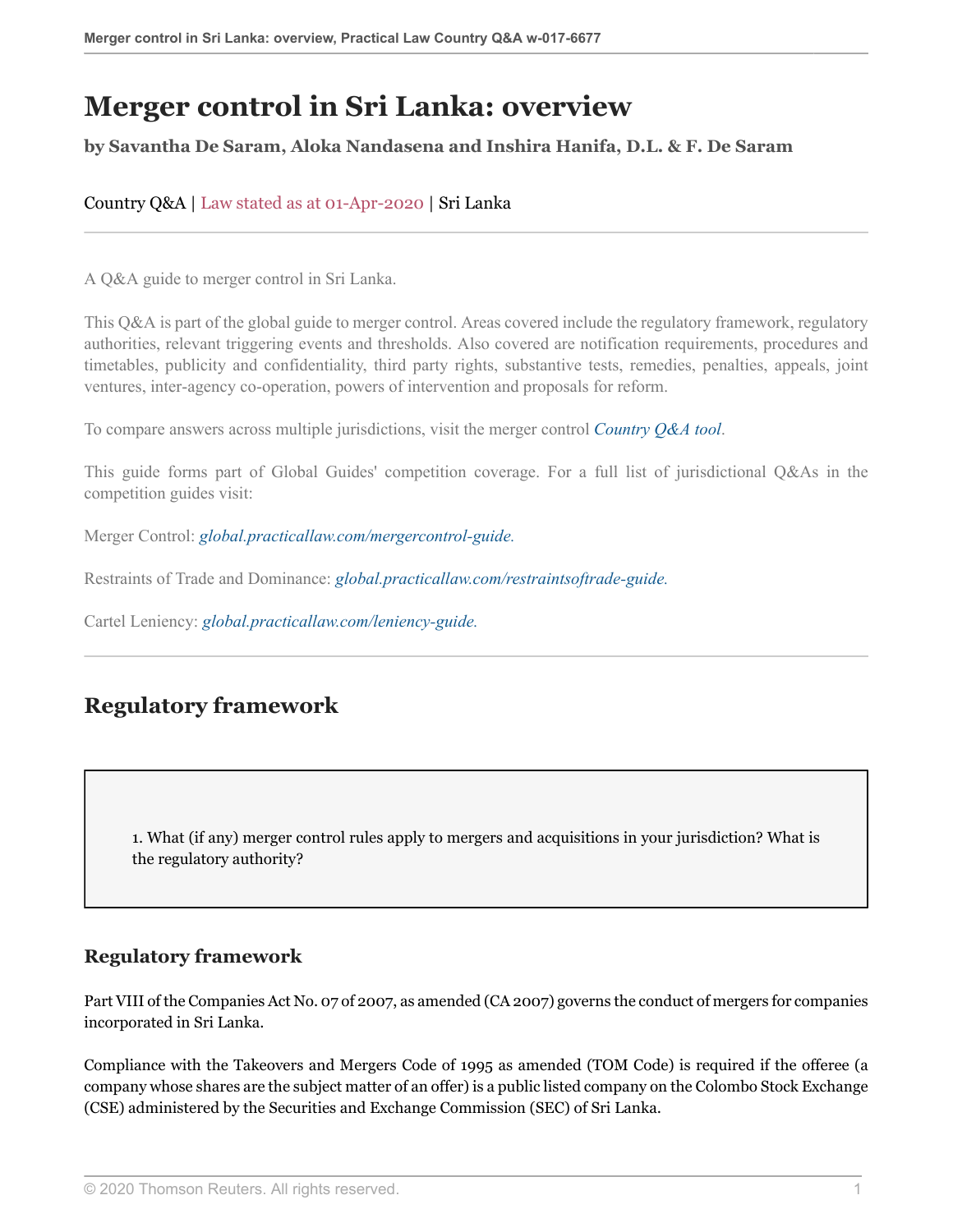Listed public companies are also subject to disclosure requirements set out in the Listing Rules in relation to mergers and takeovers.

Certain regulated industries, such as utilities, telecommunications, banking and insurance are subject to the purview of their respective regulators (including, for example, the Public Utilities Commission of Sri Lanka (PUCSL), Telecommunications Regulatory Commission of Sri Lanka (TRCSL), Monetary Board of Sri Lanka (MBSL) and the Insurance Regulatory Commission of Sri Lanka (IRCSL) with regard to mergers and acquisitions).

If a company was established with the approval of the Sri Lankan Board of Investment (BOI) in accordance with section 17 of the BOI Law (and is therefore entitled to investment incentives), it must obtain prior approval from the BOI for the merger and provide notice to/obtain approval of the BOI for share transfers, as per the agreement entered into with the BOI.

The Consumer Affairs Authority Act (CAA Act) regulates anti-competitive practices for companies in Sri Lanka and may take action against any merger which may lead to anti-competition practices (*see [Restraints of trade and](http://uk.practicallaw.thomsonreuters.com/w-024-3758?originationContext=document&vr=3.0&rs=PLUK1.0&transitionType=DocumentItem&contextData=(sc.Default)) [dominance in Sri Lanka: overview](http://uk.practicallaw.thomsonreuters.com/w-024-3758?originationContext=document&vr=3.0&rs=PLUK1.0&transitionType=DocumentItem&contextData=(sc.Default))*).

## **Regulatory authority**

The relevant authorities are therefore the:

- Department of the Registrar of Companies (ROC).
- SEC.
- PUCSL.
- TRCSL.
- MBSL.
- IRCSL.
- CAA.
- BOI.

Merger control of listed companies is enforced by the SEC. The ROC implements the filing requirements for both listed and unlisted companies to effect mergers. The CAA can regulate a merger only to the extent that it leads to an anti-competitive practice.

# **Triggering events/thresholds**

2. What are the relevant jurisdictional triggering events/thresholds?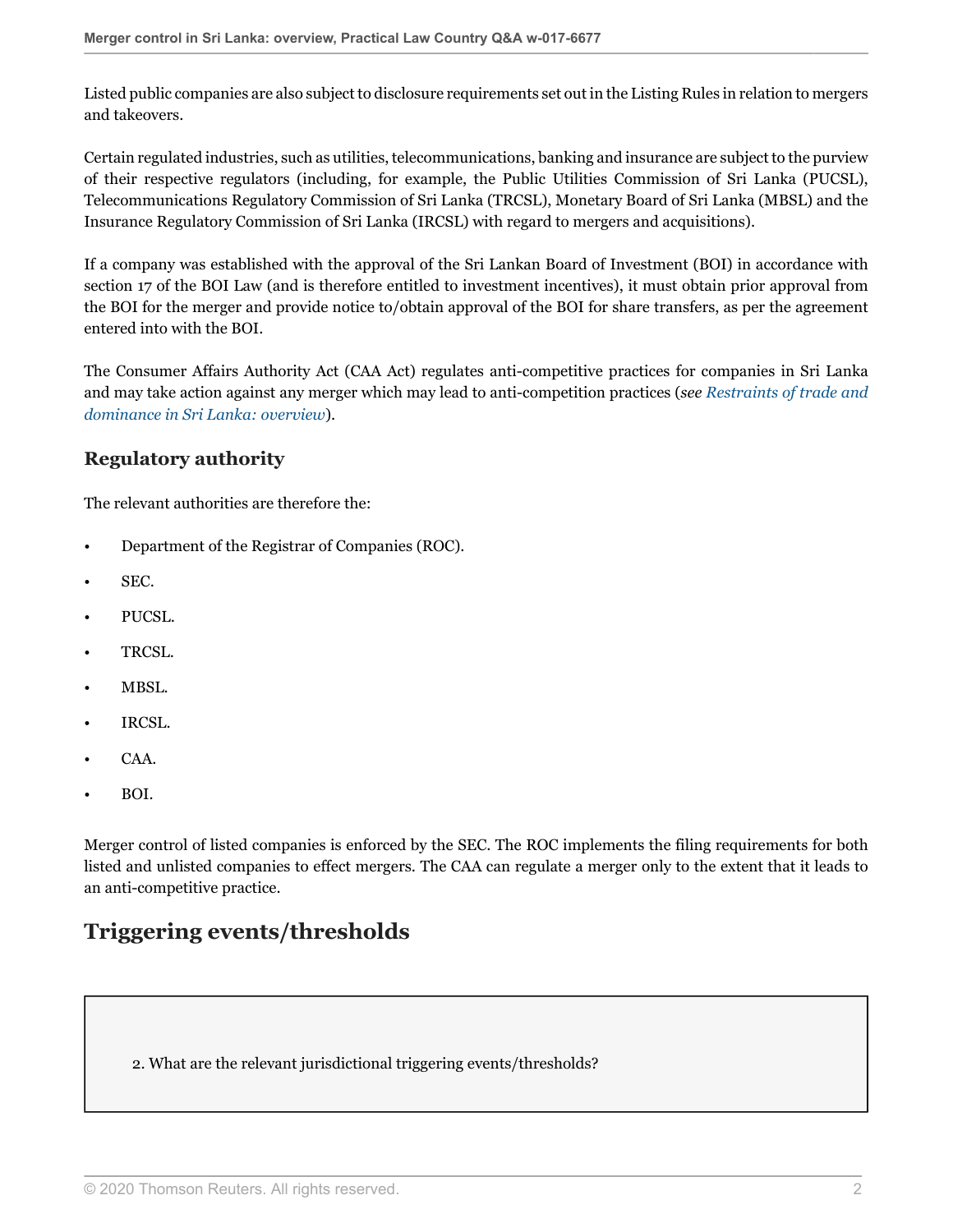## <span id="page-2-0"></span>**Triggering events**

Under the CA 2007, two or more companies can merge and continue as one company, which may be one of the merging companies or may be a new company.

Under the TOM Code, a merger is defined as a transaction whereby the assets of two companies become vested in, or under the control of, one company (which may or may not be one of the original two companies) which has as its shareholders all or substantially all the shareholders of the two companies, whereas a takeover is defined as, or series of transactions, whereby an individual or a company acquires control over the assets of a company either directly by becoming the owner of those assets, or indirectly by obtaining control of the management of the company, which is applicable when the offeree company is a listed company as set out in the TOM Code

Merger control may also be triggered where at least one of the companies is engaged in a regulated industry with specific laws/regulations relating to mergers and acquisitions (*see [Question 14](#page-11-0)*).

In addition, merger control may also be triggered where one of the merging companies is a company approved by BOI under section 17 of the BOI Law.

The relevant laws on merger control do not provide for a limitation period. However, where non-compliance leads to criminal conduct, prosecution must be instigated within a period of 20 years from the time the crime was committed.

### **Thresholds**

There are no legal merger control thresholds based on turnover, value of assets or similar. The merging companies must comply with the applicable procedures in the event of a triggering event (*see above, [Triggering events](#page-2-0)*).

# **Notification**

<span id="page-2-2"></span>3. What are the notification requirements for mergers?

#### <span id="page-2-1"></span>**Mandatory or voluntary**

Public notice of a proposed merger must be provided in accordance with the provisions of the CA 2007.

An amalgamation proposal (that is, a proposal setting out all rights, terms and conditions of the amalgamation) must be sent to the relevant stakeholders (the shareholders, secured creditors and so on) of each company. Prior to forwarding the amalgamation proposal, the board of each merging company must resolve that, in its opinion, the merger is in the best interest of the company and that the merged company will satisfy the solvency test immediately after the merger is made effective (*section 241, CA 2007*). The solvency test is applied without taking into account the stated capital of the merged company.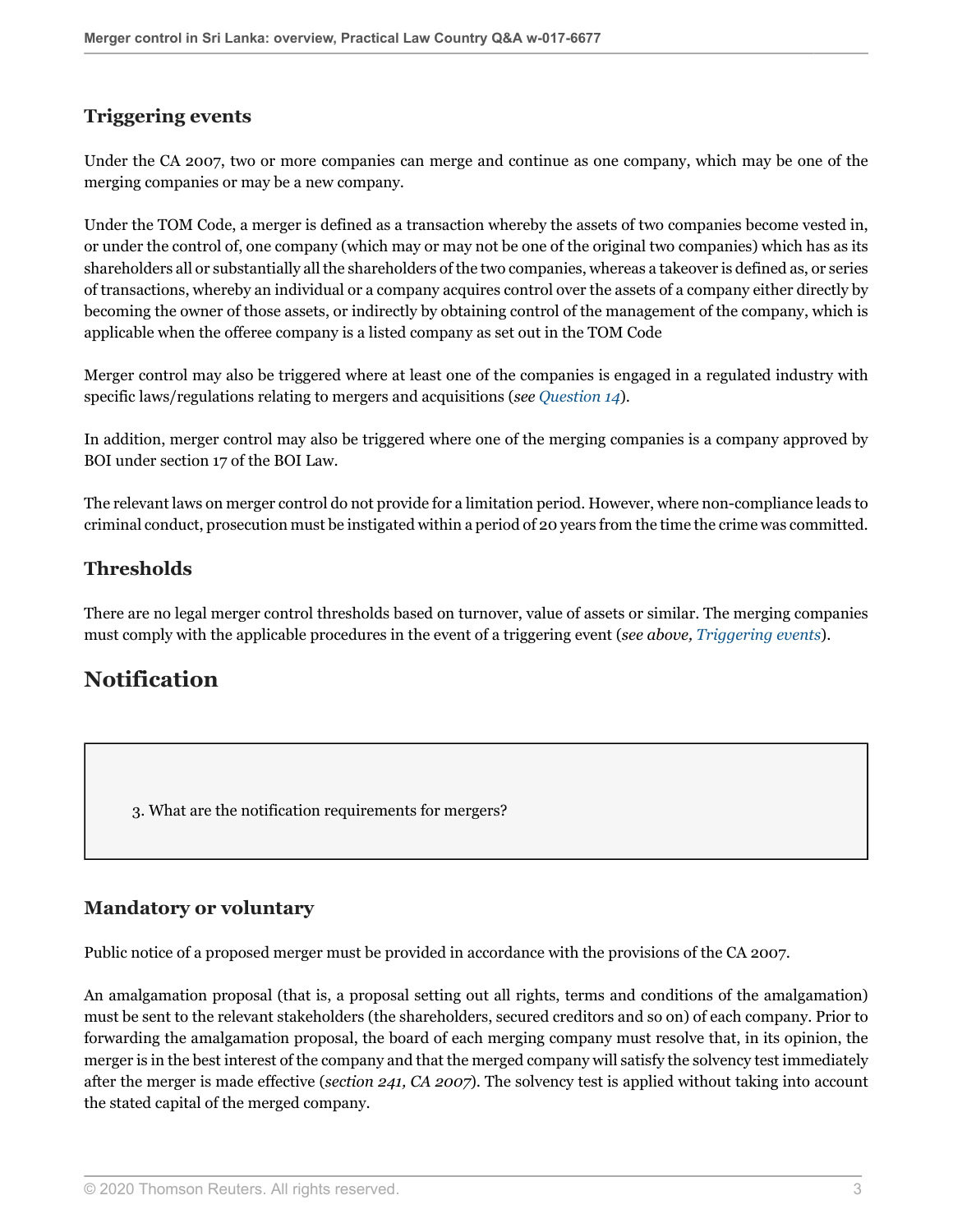Further, the merging companies must register the amalgamation proposal, along with prescribed documents, with the ROC, obtain a certificate of amalgamation and provide notice of completion of such merger to the public.

Under the TOM Code, it is mandatory to announce the merger/takeover in the following circumstances:

- Where an offer which is not subject to any precondition is notified to the board of the offeree.
- Immediately on an acquisition of shares which give rise to an obligation to make an offer.
- After being approached by the offeror with the proposed offer, where the offeree company is the subject of rumour and speculation resulting in an untoward movement in its share price.
- Due to potential offerors' actions, before being approached with the proposed offer, where the offeree company is the subject of rumour and speculation resulting in an untoward movement in its share price.
- Where negotiations relating to an offer are to be extended to persons other than the companies concerned and their immediate advisers.
- Where a purchaser is being sought for a holding or an aggregate holding of shares carrying 30% or more of the voting rights of a company, or where the board of a company is seeking potential offerors and the:
	- company is the subject of rumour and speculation resulting in an untoward movement in its share price; or
	- number of potential purchasers or offerors approached is to be increased to include more than a restricted number of persons.

Similar disclosure requirements are reflected in the Listing Rules of CSE, which require disclosure of price-sensitive information by both offeror and offeree on an immediate basis. In this context, price-sensitive information includes:

- Any proposed joint venture, merger, acquisition or takeover.
- Full details of any trade which amounts to 10% or more of the voting rights of the listed company.
- Any change to the control of the listed company, or any acquisition of voting rights which results in the listed company becoming a holding company.

### <span id="page-3-0"></span>**Timing**

Companies must deliver prescribed documents to the ROC for registration prior to merger but after the public notice of proposed merger. The public notice and sending the amalgamation proposal to the relevant stakeholders (that is, shareholders, secured creditors and so on) of each company must be completed at least 20 working days before the date on which the proposed merger is due to take effect, while the notice of completion to the public must be given as soon as the merger is concluded.

The TOM Code stipulates that when an announcement is required to be made, it must be announced without undue delay, jointly by the offeror and offeree to the CSE. A notice incorporating the joint statement must be published in a daily newspaper in Sinhala, Tamil and English as soon as practicable after the announcement. Further, the listed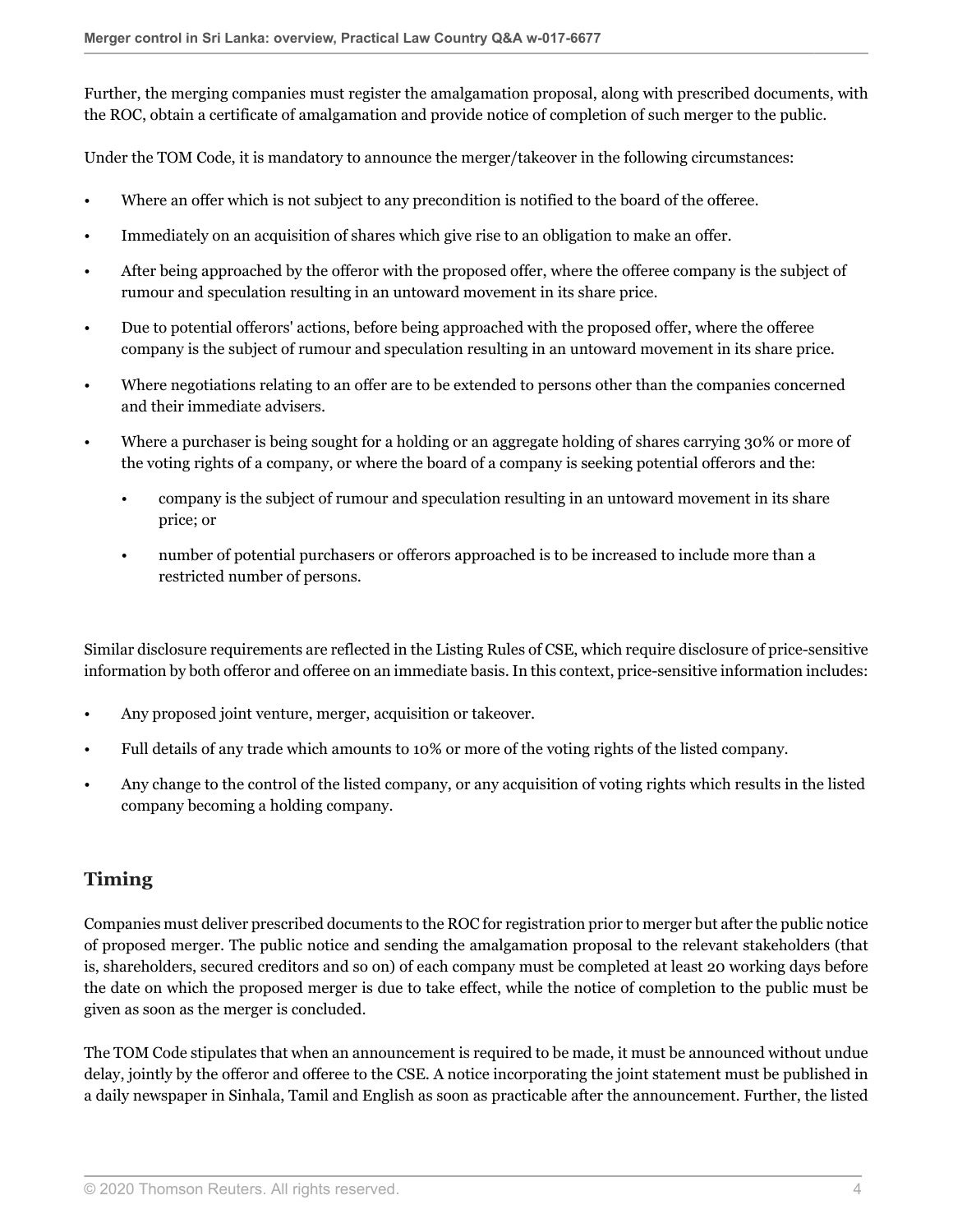company must forward a copy of the announcement (or circular setting out the contents of such announcement) to every shareholder of the listed company.

The listed company must make any immediate disclosure of price-sensitive information to the CSE, to ensure the maintenance of a fair and orderly securities market (*see above, [Mandatory or voluntary](#page-2-1)*).

### **Pre-notification and formal/informal guidance**

It is possible to obtain informal guidance from all regulatory authorities prior to notification, if required. As per the TOM Code, copies of all statements, announcements and documents in relation to a takeover/merger must be forwarded to the SEC for its prior approval by the offeror/offeree before such statement, announcement/ document is issued, made, or despatched.

## **Responsibility for notification**

Responsibility for notifying ROC and the general public lies with the merging companies and the merged company (as applicable). Notifications under the TOM Code must be made either by the offeree or the offeror or jointly, as applicable.

Notification to BOI must be provided by the merging company that entered into an agreement with BOI.

### **Relevant authority**

All companies are subject to making the filing/notification requirements to ROC. Notification must also be provided to BOI and SEC/CSE where the companies have been approved by BOI/where the offeree is a listed company.

### <span id="page-4-0"></span>**Form of notification**

There are generally accepted forms for notification to ROC. These forms include:

- The approved amalgamation proposal (*see above, [Mandatory or voluntary](#page-2-1)*).
- Certificates from directors stating that, in their opinion, the statutory requirements for the merger are satisfied.
- Certificate signed by the board of each merging company, stating that the merger has been approved in accordance with CA 2007 and the company's articles.
- Consent from each of the persons named in the amalgamation proposal as a director of the merged company, to act as a director of such company (in the prescribed form).
- Consent from each of the persons named in the amalgamation proposal as secretary of the merged company, to act as secretary of such company (in the prescribed form).

The form of notification that must be made to BOI is not prescribed by law.

A listed company must provide a notice incorporating a joint statement to the CSE and publish the notice in newspapers (*see above, [Timing](#page-3-0)*) (*TOM Code*). The notice must contain: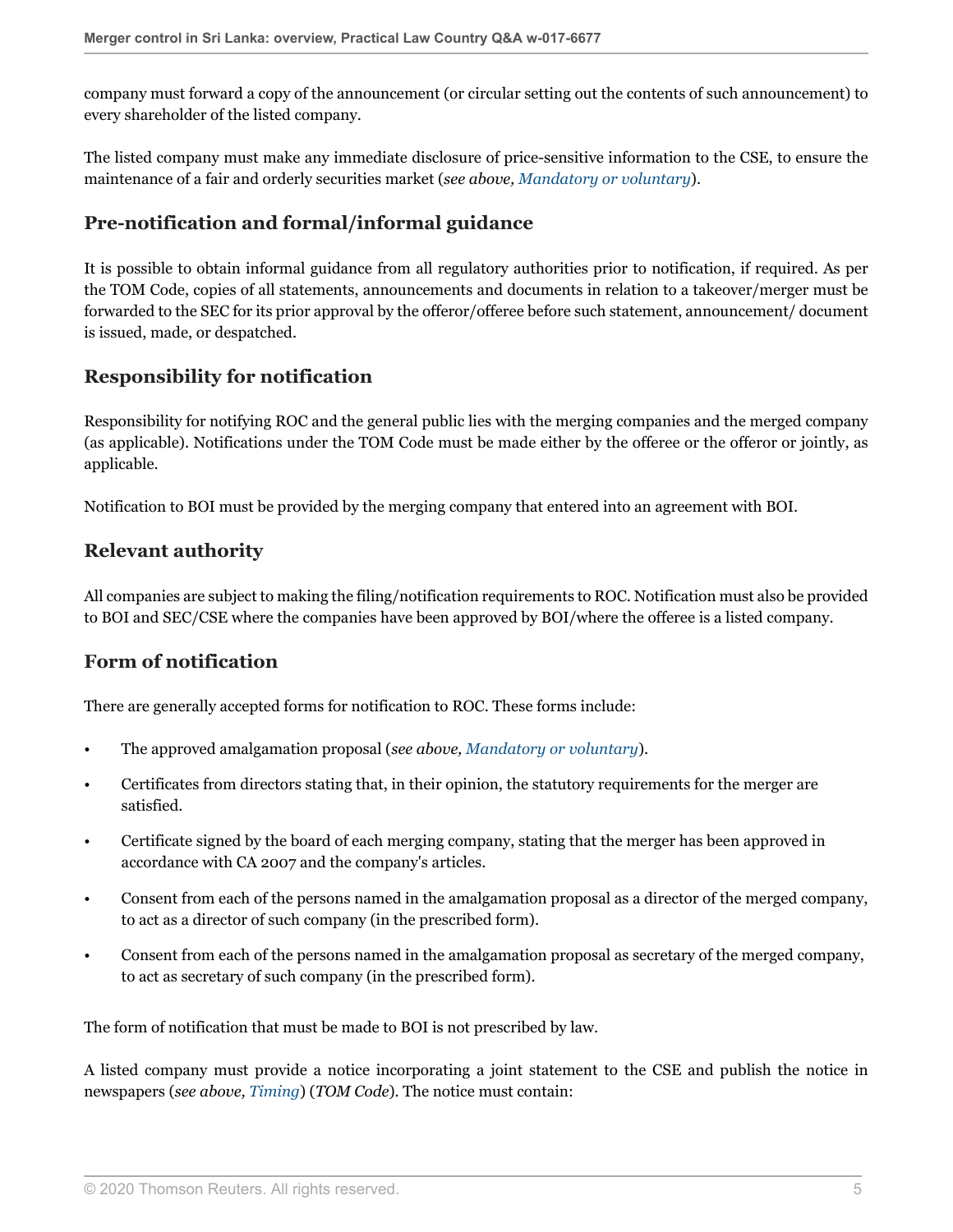- The terms of the offer.
- The identity of offeror(s).
- Details of the existing shareholding structure of the offeree(s).
- All conditions to which the offer or commencement of the offer is subject.

Immediately after the announcement, the listed company must forward a copy of the notice or a circular to all the shareholders.

According to the Listing Rules, any disclosure of price-sensitive information should be made by way of an announcement to the CSE, which must be in writing signed by an authorised officer of the listed company. This announcement must:

- Be balanced and fair, be factual, clear and concise.
- Avoid overtly technical language and should be expressed to the extent possible in language comprehensible to a layperson.
- Contain sufficient quantitative information to allow investors to evaluate its relative importance to the activities of the listed company. Therefore, the announcement must avoid:
	- omission of important unfavourable facts, or the slighting of such facts;
	- presentation of favourable possibilities as certain, or as more probable than is actually the case; and
	- presentation of projections without sufficient qualification or without sufficient factual basis.
- Avoid negative statements phrased to create a positive implication.
- Avoid the use of promotional jargon calculated to excite rather than to inform.
- Explain the consequences or effects of the information on the listed company's future prospects, and if the consequences or effects cannot be assessed, the company must explain why.

### **Filing fee**

The filing fees for changing the name of the company and obtaining certificate for an amalgamation at ROC range from LKR50,000 to LKR100,000 excluding 8% VAT, plus the service fees of company secretaries. There are no filing fees for notifications made to the SEC/CSE and BOI.

### <span id="page-5-0"></span>**Obligation to suspend**

Where there has been a violation, or non-compliance with, the Listing Rules, CSE may transfer the securities of the listed company to the Watch List (that is, a list maintained by CSE for securities of listed companies which are noncompliant with the Listing Rules). If such securities continue to be on the Watch List for a period for more than one month, CSE can issue a press notice informing the public of the nature of the violation. If the securities continue to be on a Watch List for more than one year, the matter must be referred to the board of directors of the CSE for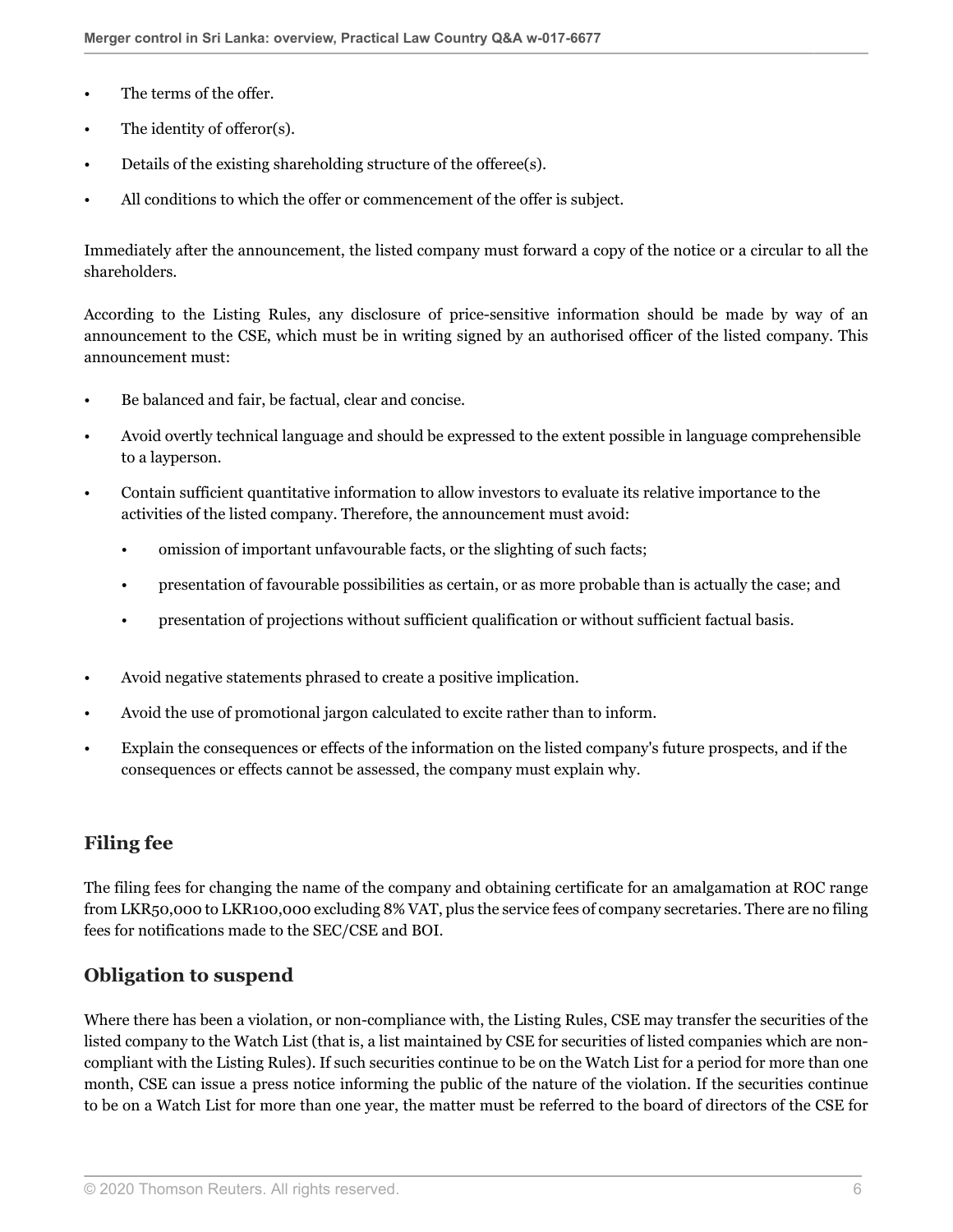a determination, where the board may suspend the trading of securities. If such securities remain suspended for a period for more than three years, the matter must be referred to board for a further determination.

In any event, CSE may suspend trading securities of a listed company where it is of the opinion that:

- The listed company is unable or unwilling to comply with or violates a listing rule.
- CSE Rules require such suspension.
- The suspension is warranted to maintain a fair and orderly market.

The SEC, at its sole discretion, can direct CSE to suspend the securities of any listed company.

## **Procedure and timetable**

4. What are the applicable procedures and timetable?

The committee appointed by the SEC may hear and determine complaints made by any person to SEC including matters relating to the professional conduct or activities of a listed company.

If the committee determines that the listed company has contravened the provisions of SEC Act or its regulations/ rules, it must recommend to the SEC the nature of the action to be taken against the listed company, the SEC will then, at its discretion, either take appropriate action to give effect to such recommendations or refer the matter to the appropriate authority for further investigation.

There are no specific timelines for this procedure.

For details of industry-specific merger controls, see *[Question 14](#page-11-0).*

For an overview of the notification process, see flowchart, *[Sri Lanka: merger notifications.](http://uk.practicallaw.thomsonreuters.com/w-025-4931?originationContext=document&vr=3.0&rs=PLUK1.0&transitionType=DocumentItem&contextData=(sc.Default))*

# **Publicity and confidentiality**

5. How much information is made publicly available concerning merger inquiries? Is any information made automatically confidential and is confidentiality available on request?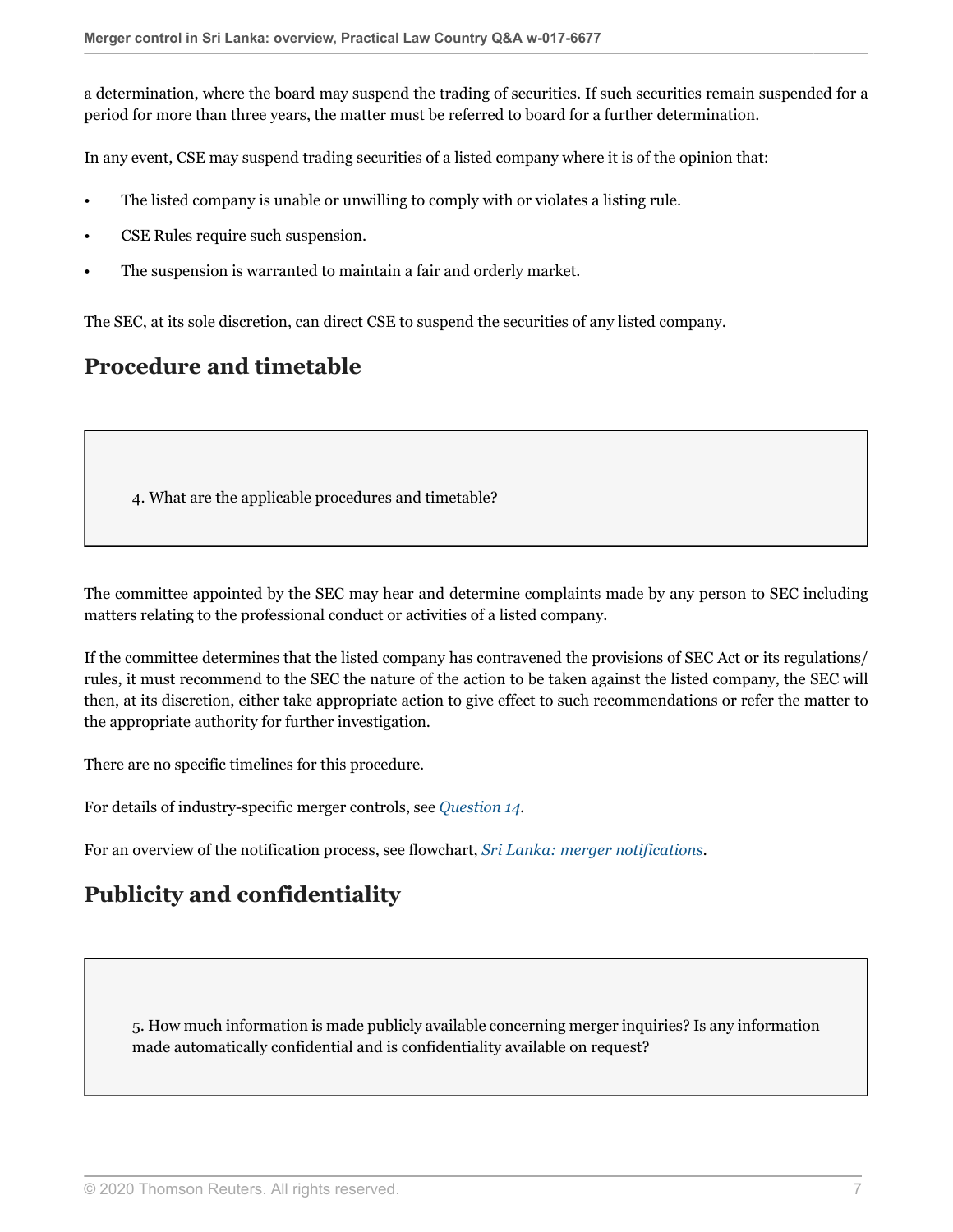## **Publicity**

Under the TOM Code, the offer announcement is made to CSE by way of a joint statement by the offeror and the offeree and a notice incorporating the joint statement must be published in the Sri Lankan daily newspapers in the English, Sinhala and Tamil languages.

Under the Listing Rules, listed companies must make an announcement to CSE regarding any price-sensitive information and copies of the announcement must simultaneously be made available to the news media. Until the announcement is made, the parties to the merger are required to maintain absolute secrecy.

For details of the timing and content of such notices, see *Question 3, [Timing](#page-3-0)* and *[Form of notification](#page-4-0).*

Under the CA 2007, a merger is made public once the merger is approved by the board of each company. Once approved, another public notice should be given once the merger is concluded. This notice would contain details of the companies merging and merged entity along with the date of proposed/actual merger.

Upon such notice prior to merger, copies of the amalgamation proposal are made available for inspection by any shareholder or creditor of company, or any person to whom a company is under an obligation and required documents are forwarded to ROC for registration.

## **Automatic confidentiality**

There is no provision for automatic confidentiality.

### **Confidentiality on request**

Listed companies can withhold information under the Listing Rules when:

- Immediate disclosure could prejudice the ability of the listed company to pursue its corporate objectives or a prospective bona fide transaction.
- The facts are in a state of flux and a disclosure could be counter-productive and could mislead the public and the market.
- The listed company is negotiating with a third party and has not reached an agreement in-principle on the relevant transaction.

When price-sensitive information is withheld on the above basis, the listed company must ensure that strict confidentiality is maintained and access to such information is granted only on a "need-to-know" basis.

The listed company must ensure that any persons with access to such unpublished price-sensitive information do not trade securities of the listed company and any connected listed company of which securities may be affected by such information. The listed company must be prepared to make an immediate public announcement if required by the CSE. If rumours develop concerning the information of the listed company, immediate public disclosure is required.

However, similar provisions are not available under the TOM Code and CA 2007.

# **Rights of third parties**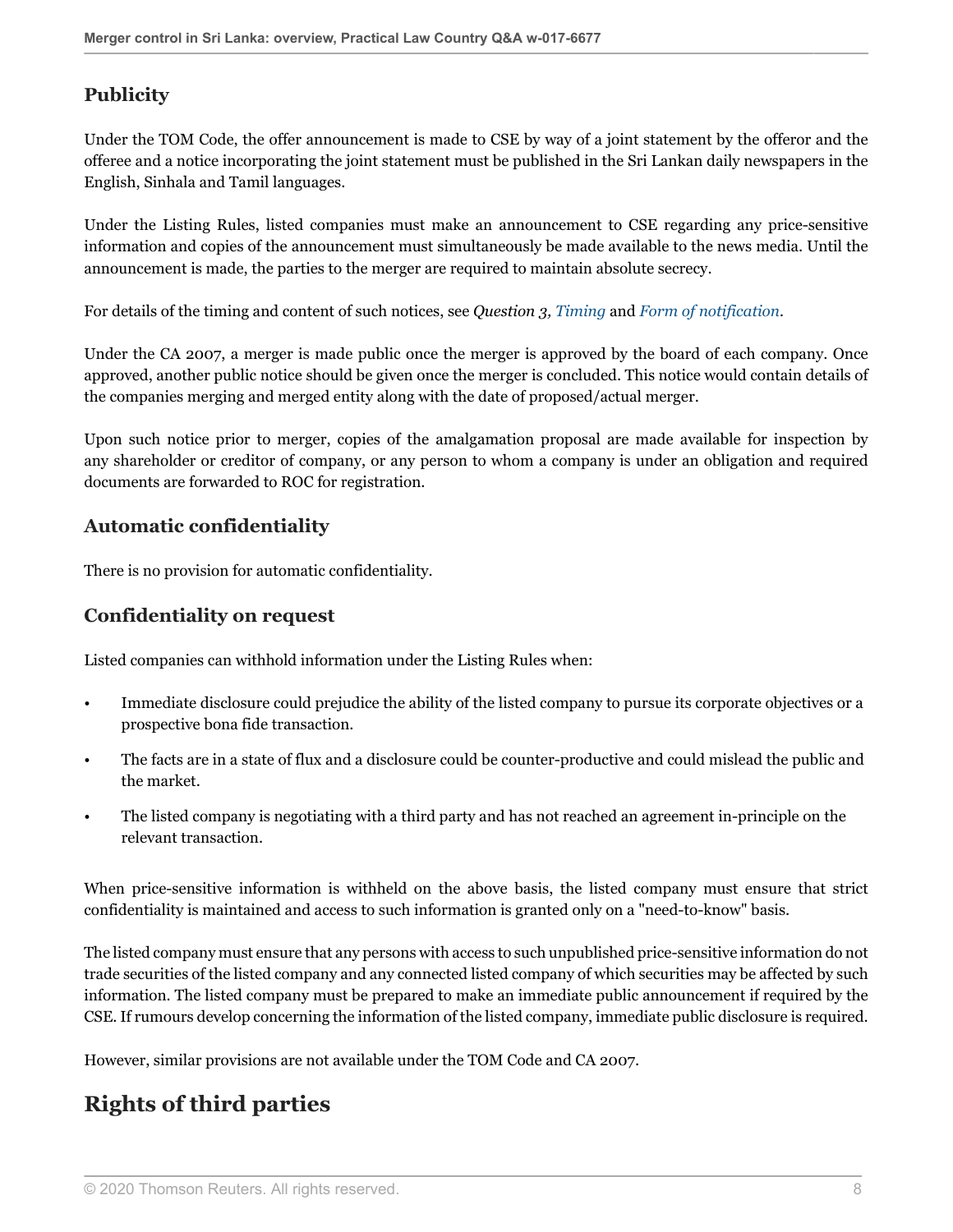6.What rights (if any) do third parties have to make representations, access documents or be heard during the course of an investigation?

#### **Representations**

The SEC Act and its related rules do not specifically provide for third party representations to be brought unless in cases where a person is summoned by the SEC to appear to give evidence or to provide books/documents for the purpose of an investigation or inquiry.

Secured creditors of a company (including a listed company) undergoing a merger (or a person to whom a merging company is under an obligation) can apply to court claiming that the merger or amalgamation will unfairly prejudice their interests. The claim must be made before the merger becomes effective.

#### **Document access**

Any shareholder or creditor of a merging company, or any person to whom a merging company is under an obligation, is entitled to a copy of the amalgamation proposal upon request made to a merging company, free of charge (*CA 2007*).

In addition, any Sri Lankan citizen can make a request in writing or orally to the designated information officer of a particular authority, requesting the particulars of the required information under the Right to Information Act No. 12 of 2016 (RII Act). The authority must notify the decisions on whether it will grant the information requested within 14 working days of receipt of the request, and if decides affirmatively, it will provide such information to the requester within 14 days from the decision (or extended timeline as per RII Act) unless such request falls under any specific ground for refusal of disclosure of such information provided in the RII Act.

### **Be heard**

Except as set out above, there are no specific rules and regulations pertaining to party's right to be heard under the SEC Act, CSE rules, TOM Code, CA 2007 or under any other related laws.

## **Substantive test**

7. What is the substantive test?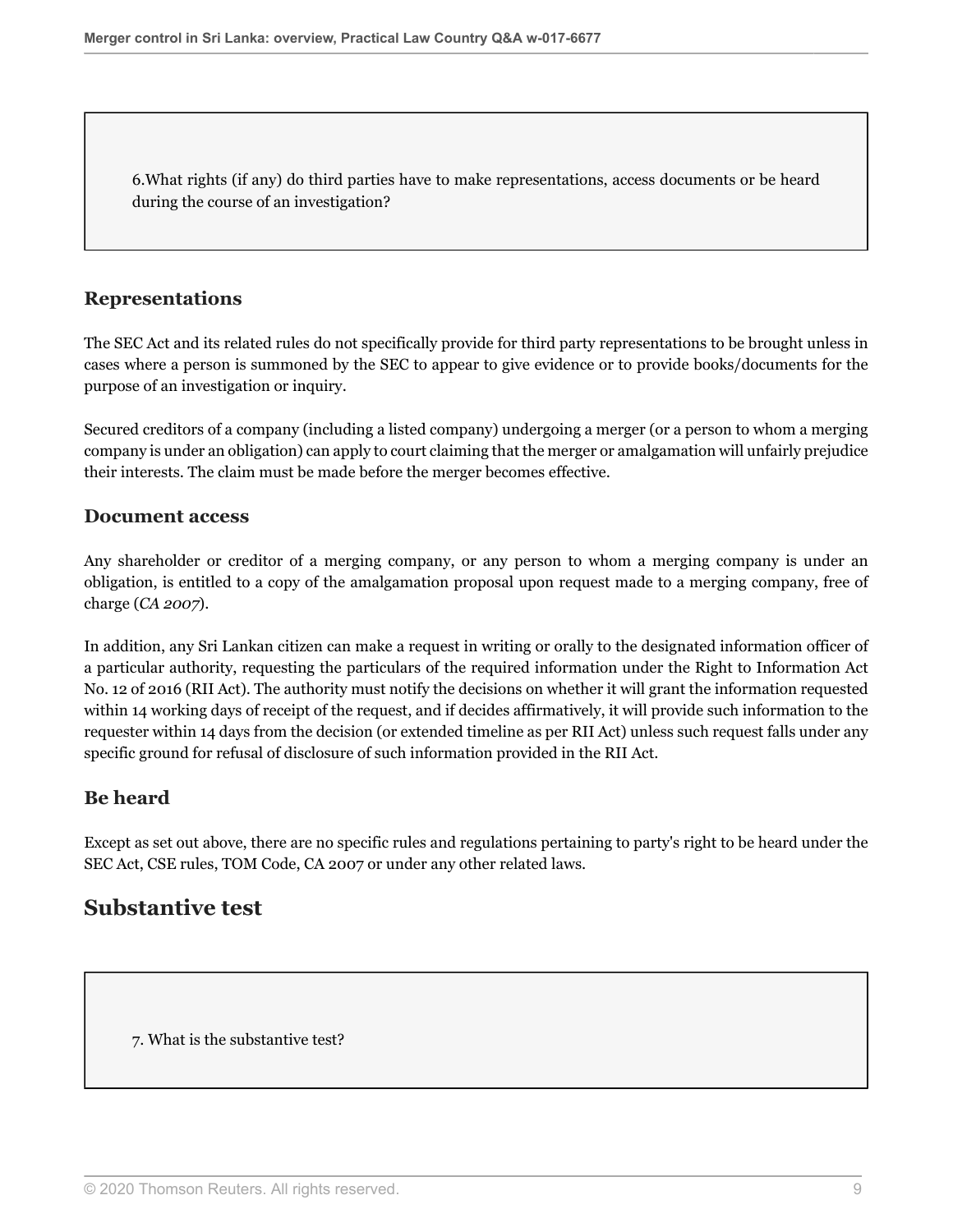There is no substantive legal test for assessing whether a merger can be approved. However, approval requirements are provided in industry-specific laws (*see [Question 14](#page-11-0)*) or where there is an agreement between the merging entity and the BOI. In such a case, the decision to grant approval would depend on matters such as the nature of the business and industry and the prevailing market conditions and behaviours.

8. What, if any, arguments can be used to counter competition issues (efficiencies, customer benefits)?

The possible counter-arguments vary depending on the nature of the business. The applicable regulatory authority (SEC, CAA, TRCSL, PUCSL and so on) will determine if there is any adverse effect on competition created by the proposed merger.

9. Is it possible for the merging parties to raise a failing/exiting firm defence?

There is no prohibition on raising a failing/exiting firm defence.

# **Remedies, penalties and appeal**

10. What remedies (commitments or undertakings) can be imposed as conditions of clearance to address competition concerns? At what stage of the procedure can they be offered and accepted?

There are no specific legal remedies as conditions to address competition concerns.

The Consumer Affairs Council (CAC) is empowered to order remedial or preventive action if CAC is satisfied that the merger amounting to an anti-competitive practice operates against public interest (*see [Restraints of trade and](http://uk.practicallaw.thomsonreuters.com/w-024-3758?originationContext=document&vr=3.0&rs=PLUK1.0&transitionType=DocumentItem&contextData=(sc.Default)) [dominance in Sri Lanka: overview](http://uk.practicallaw.thomsonreuters.com/w-024-3758?originationContext=document&vr=3.0&rs=PLUK1.0&transitionType=DocumentItem&contextData=(sc.Default))*).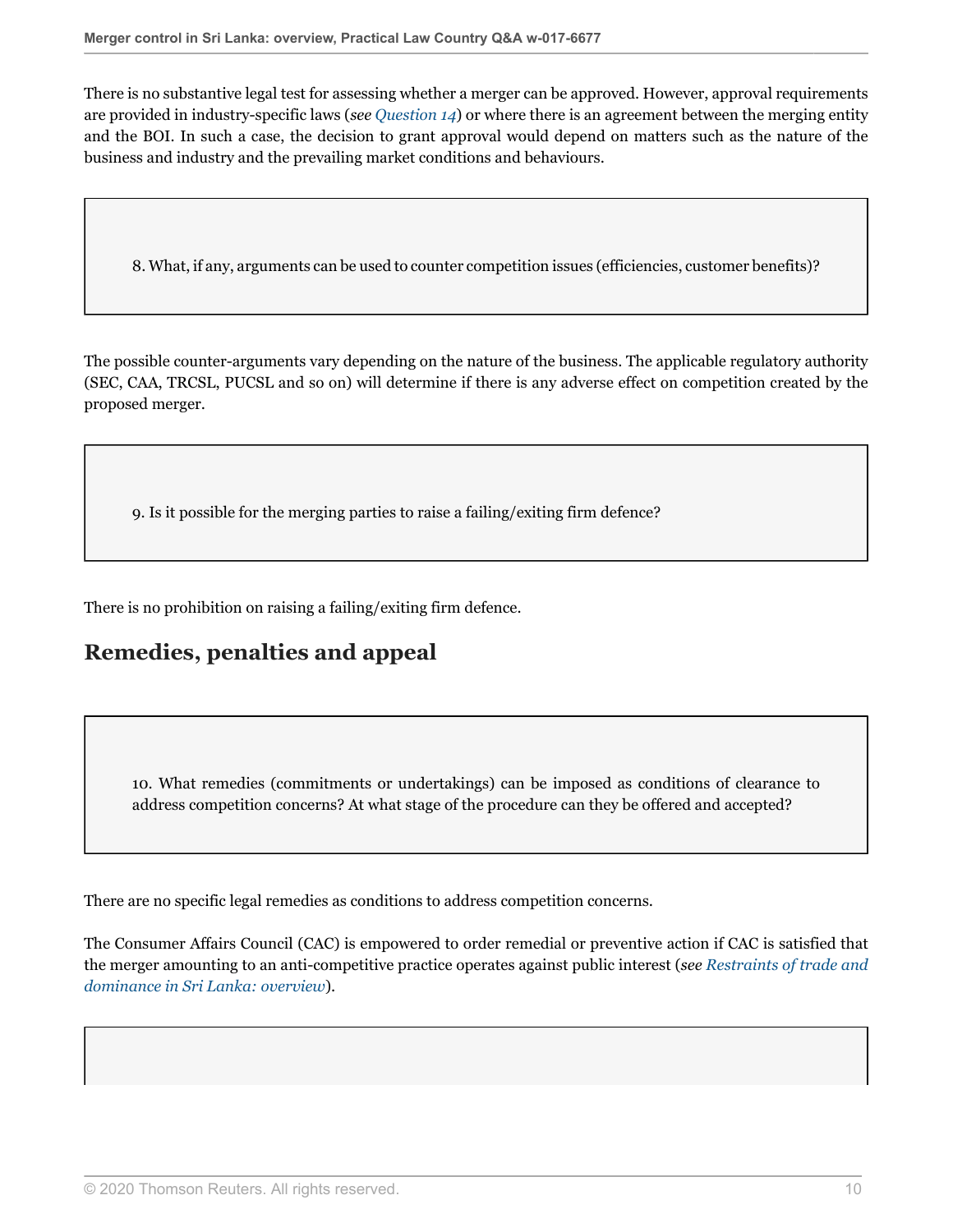11. What are the penalties for failing to comply with the merger control rules?

#### <span id="page-10-0"></span>**Failure to notify correctly**

Any violation of the TOM Code amounts to a violation of the SEC Act and upon conviction such person can be liable to imprisonment for a period of up to five years, a fine ranging from LKR50,000 to LKR10 million, or both.

A person found guilty of acting in contravention of the SEC Act where there is no specific penalty can be liable (on conviction after summary trial by a magistrate) to imprisonment for a period of up to five years, a fine ranging from LKR50,000 to LKR10 million, or both.

The CSE has the right to transfer the securities of any listed company which violates or fails to comply with any of the CSE rules to the Watch List.

Before transferring securities to the Watch List, CSE must inform the listed company of its non-compliance and that the securities will be transferred to the Watch List (the securities will be transferred back out of the Watch List when company rectifies the non-compliance).

For provisions relating to the Watch list, see *Question 3, [Obligation to suspend](#page-5-0).*

#### **Implementation before approval or after prohibition**

A company cannot complete on a merger without the relevant approvals (internal and external), as a merger becomes effective on the date shown in the Certificate of Amalgamation issued by ROC upon accepting documents submitted by the companies.

Any failure to comply with the applicable provisions of the CA 2007, the TOM Code, and/or the SEC Act (when relevant) may attract penalties as specified above (*see above, [Failure to notify correctly](#page-10-0)*).

Failure to obtain the prior approval from the BOI may be treated as a contravention of provisions of the agreement between the company and the BOI and may lead to immediate withdraw and/or cancel all or any rights, privileges and benefits granted to the company under the agreement.

#### **Failure to observe**

Non-compliance with the TOM Code is a violation of the SEC Act and will be subject to the penalties as specific above (*see above, [Failure to notify correctly](#page-10-0)*).

<span id="page-10-1"></span>12. Is there a right of appeal against the regulator's decision and what is the applicable procedure? Are rights of appeal available to third parties or only the parties to the decision?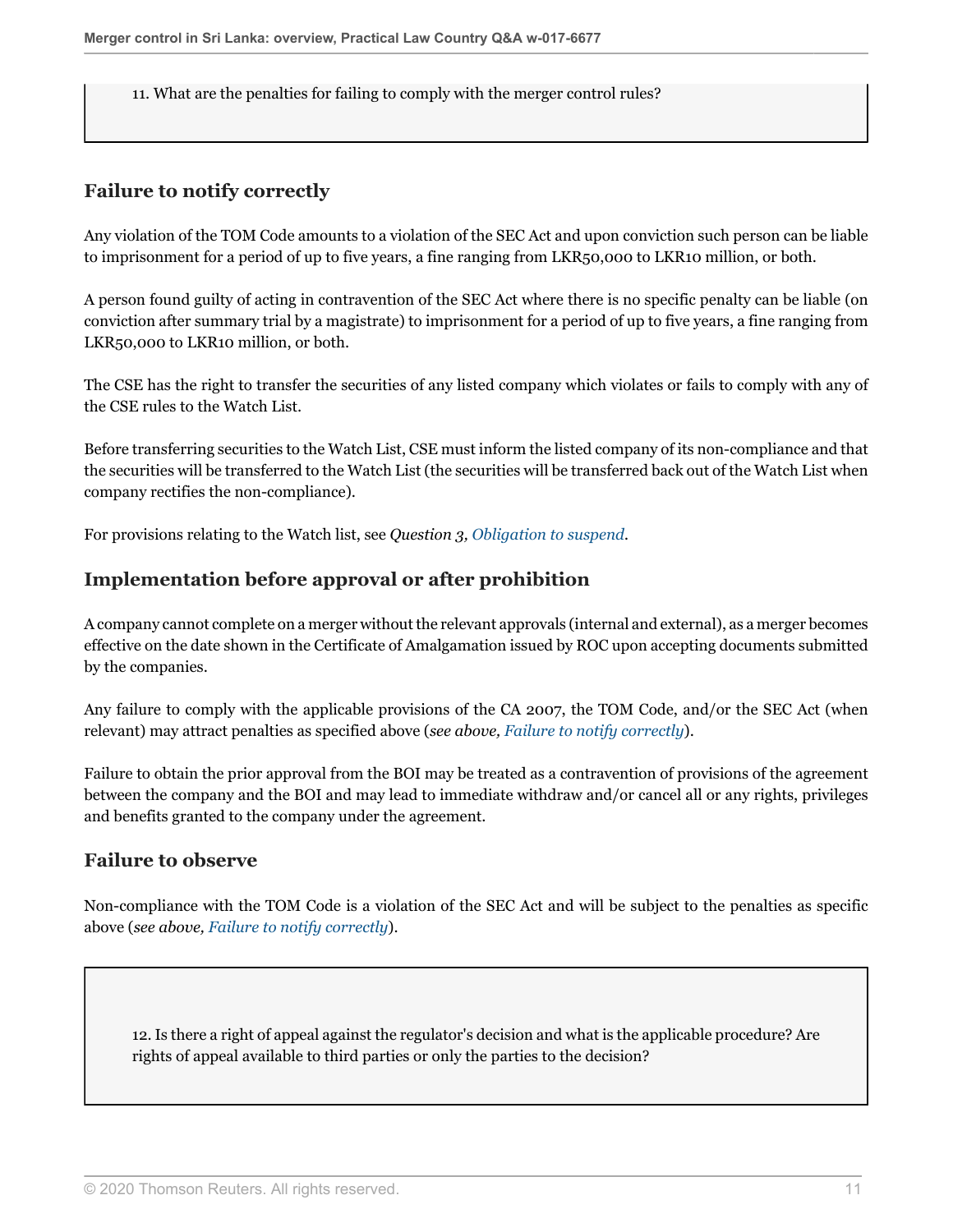## **Rights of appeal**

Any person(s) aggrieved by decisions of any regulatory authority may appeal against the decision to the Court of Appeal of Sri Lanka by way of a writ application to Court of Appeal.

#### **Procedure**

See above, *[Rights of appeal](#page-10-1)*. Any application for appeal must be made within reasonable time from date of the decision, based on the particular facts and circumstances.

### **Third party rights of appeal**

There are no third-party rights of appeal.

## **Automatic clearance of restrictive provisions**

13. If a merger is cleared, are any restrictive provisions in the agreements automatically cleared? If they are not automatically cleared, how are they regulated?

The relevant authorities would evaluate the application for approval for merger under specific laws (*see [Question](#page-11-0) [14](#page-11-0)*) based on the terms set out the application and any agreements. Therefore, the merger may be approved subject to certain specific conditions (such as excluding certain covenants). The conditions and covenants that would apply would therefore depending on the terms of each transaction.

# **Regulation of specific industries**

<span id="page-11-0"></span>14. What industries (if any) are specifically regulated?

## **Public utilities**

Public utilities industries are regulated under the PUCSL Act. In relation to each public utility industry, the PUCSL is empowered to:

• Regulate and inquire into anti-competitive practices, monopolies, acquisitions, abuses of a dominant position and merger situations.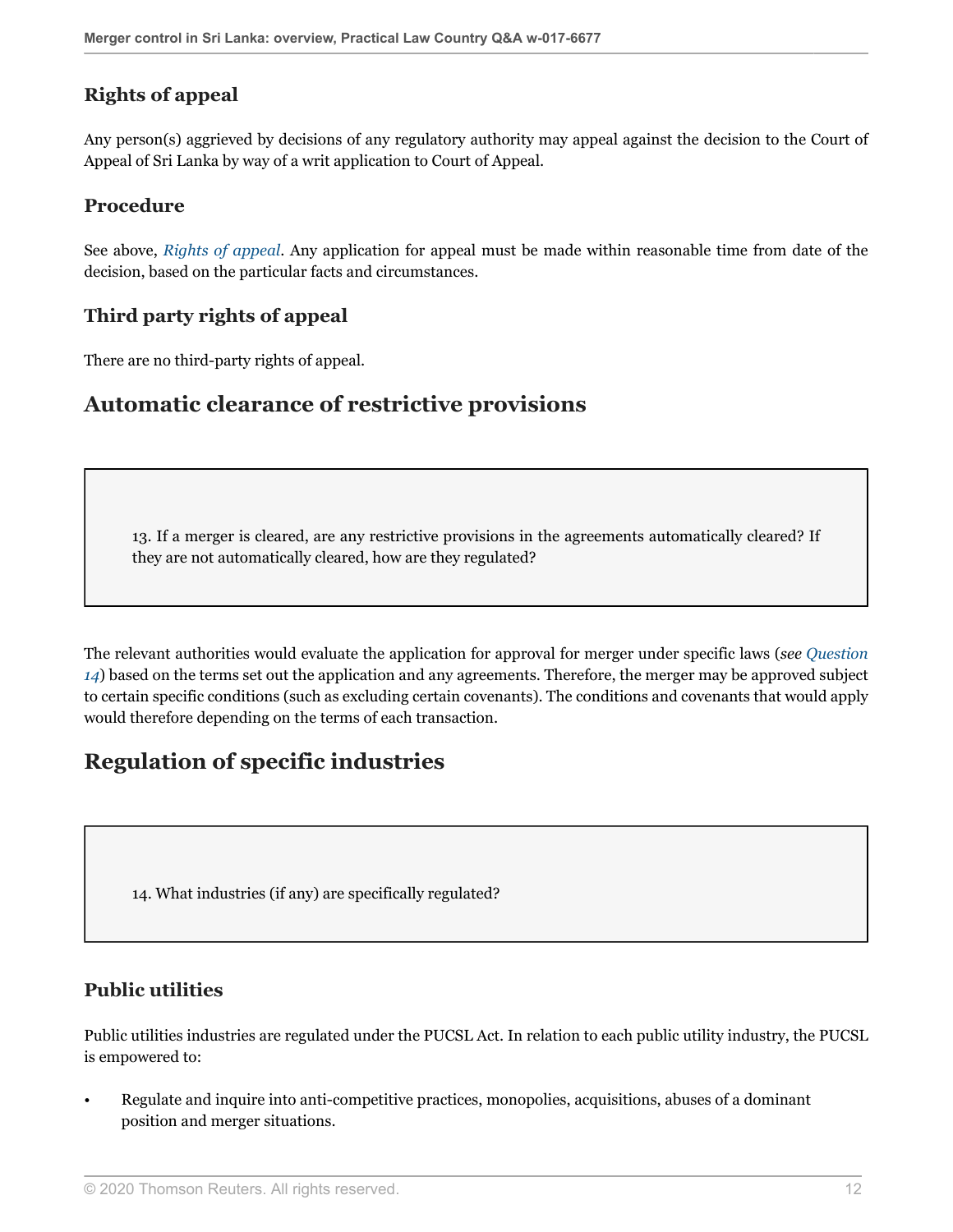- Carry out an investigation, either of its own motion or on a complaint or request made to it by any person, with respect to the creation or suspected creation of a merger.
- Under the PUCSL Act, a merger situation will be deemed to exist if a person, including a body corporate, acquires or proposes to acquire, directly or indirectly, any shares or assets of any other person or entity which results or would result in a change of control of that other person or entity and either of the following is true**: t**he object or effect of the transaction is that the persons taken together are or are likely to be in a dominant position in a market in any public utilities industry.
- Both parties are engaged, exclusively or otherwise, in providing and holding a dominant position in the same utility network or service in a public utilities industry, in the same or different geographical areas.

A dominant position is defined as existing if the prescribed percentage of a utility network or service is used or provided by or to the same person or members of a group of persons (including connected bodies corporate) (*PUCSL Act*).

The PUCSL Act does not prescribe rules relating to threshold for notification.

On completion of an investigation, if the PUCSL is satisfied that a merger situation exists, is likely to operate against the public interest, it can by order provide for the:

- Prohibition of the merger situation, if the merger has not taken place.
- Carrying on activities or safeguard assets by appointing a person to conduct/ supervise such activities.
- Terminate or de-merger in any manner specified in the order.
- Such action to remedy or prevent the adverse effect as PUCSL deems fit.

#### (*PUCSL Act*.)

In determining whether a merger situation operates or is likely to operate against the public interest, the PUCSL will consider all matters which appear relevant to the matter under investigation and it will have special regard to the desirability of:

- Promoting the interests of consumers in relation to the market in which the anti-competitive practice or merger situation operates or is likely to operate.
- Maintaining and promoting effective competition between the concerned entities.
- Ensuring the number of regulated entities which are under independent control should not be so reduced as to prejudice the commission's ability, in carrying on its functions, to make comparisons between different regulated entities in the same public utilities industry.
- If PUCSL is satisfied that a merger situation exists but does not operate, or is not likely to operate, against the public interest, PUCSL will authorise the merger subject to any conditions it considers necessary or expedient.

#### **Telecommunications**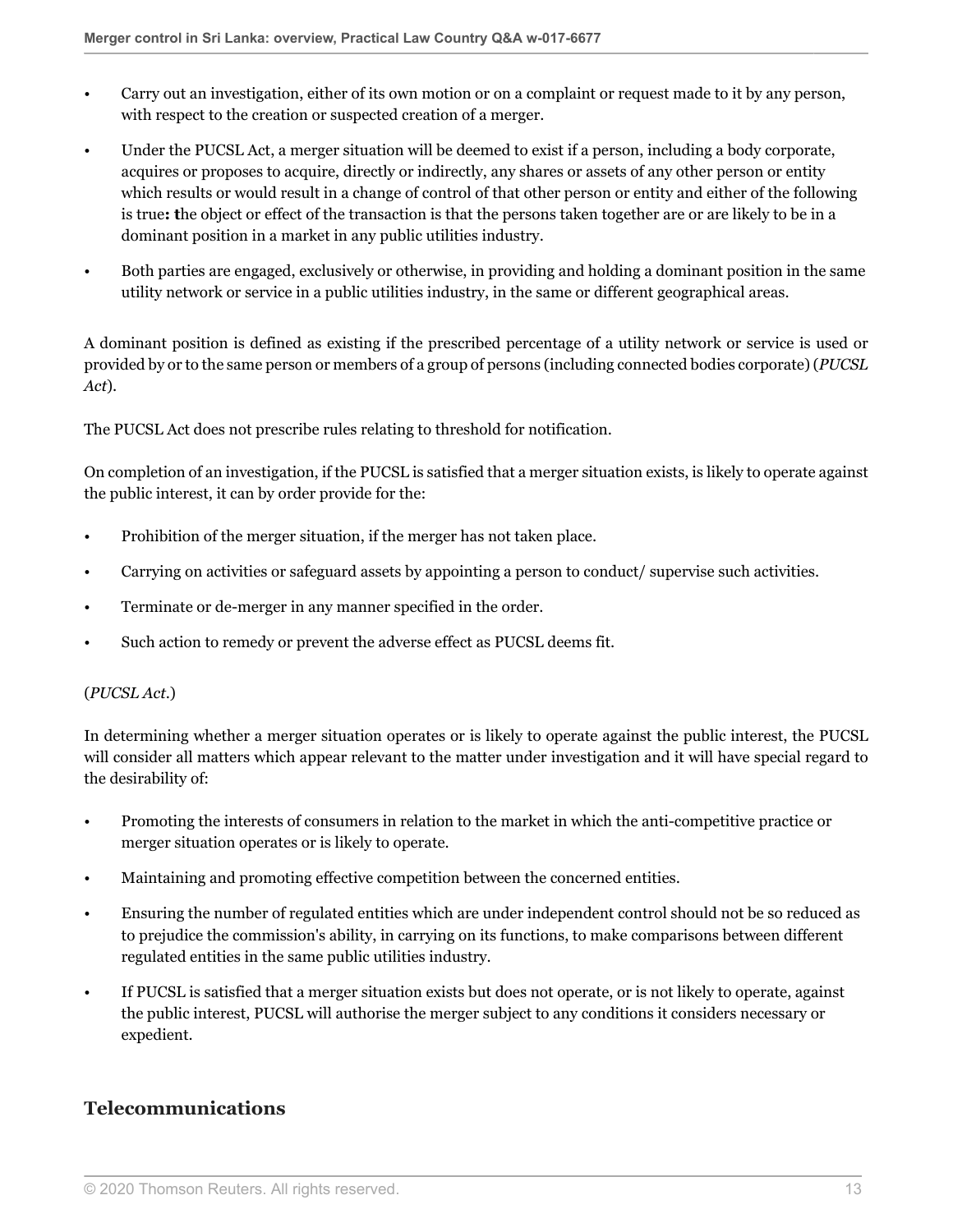The telecommunications industry is regulated by the TRCSL and mergers and takeovers in such industry must be conducted in terms of the rules and relevant regulations stipulated in the Sri Lanka Telecommunications Act No. 25 of 1991 (as amended).

### **Banking**

Under the Banking Act No. 30 of 1988 (as amended), written approval from both MBSL and the Sri Lankan Minister of Finance is required for the merger or consolidation of a licensed commercial bank or a branch with any other licensed commercial bank or a licensed specialised bank.

Further, the Banking Act prohibits any individual, partnership or corporate body that either, directly or indirectly, or through a nominee or acting in concert with any other individual, partnership or corporate body from acquiring a material interest in a licensed commercial bank incorporated or established within Sri Lanka by or under any written law without the prior written approval of the MBSL with the concurrence of the Sri Lankan Minister of Finance.

For the purposes of the Banking Act, "acting in concert" means acting pursuant to an understanding (whether formal or informal) to actively co-operate in acquiring a material interest in a licensed commercial bank so as to obtain or consolidate, control of that bank, and the term "material interest" means the holding of over 10% of the issued capital of a licensed commercial bank carrying voting rights.

#### **Insurance**

Under the Regulation of Insurance Industry Act No. 43 of 2000 as amended, any transaction relating to amalgamation of an insurance business requires the approval of the District Court. Any such application for approval must also include the observations of IRCSL on the proposed amalgamation of the insurance business.

15. Has the regulatory authority in your jurisdiction issued guidelines or policy on its approach in analysing mergers in a specific industry?

There are no guidelines or policies issued by regulatory authorities to use in its approach to monitoring the legality of the merger which may create anti-competitive circumstances or which may be unlawful.

# **Powers of intervention and foreign investment review**

16. What powers does the national government have to intervene in mergers on the grounds of public interest, national security or media plurality?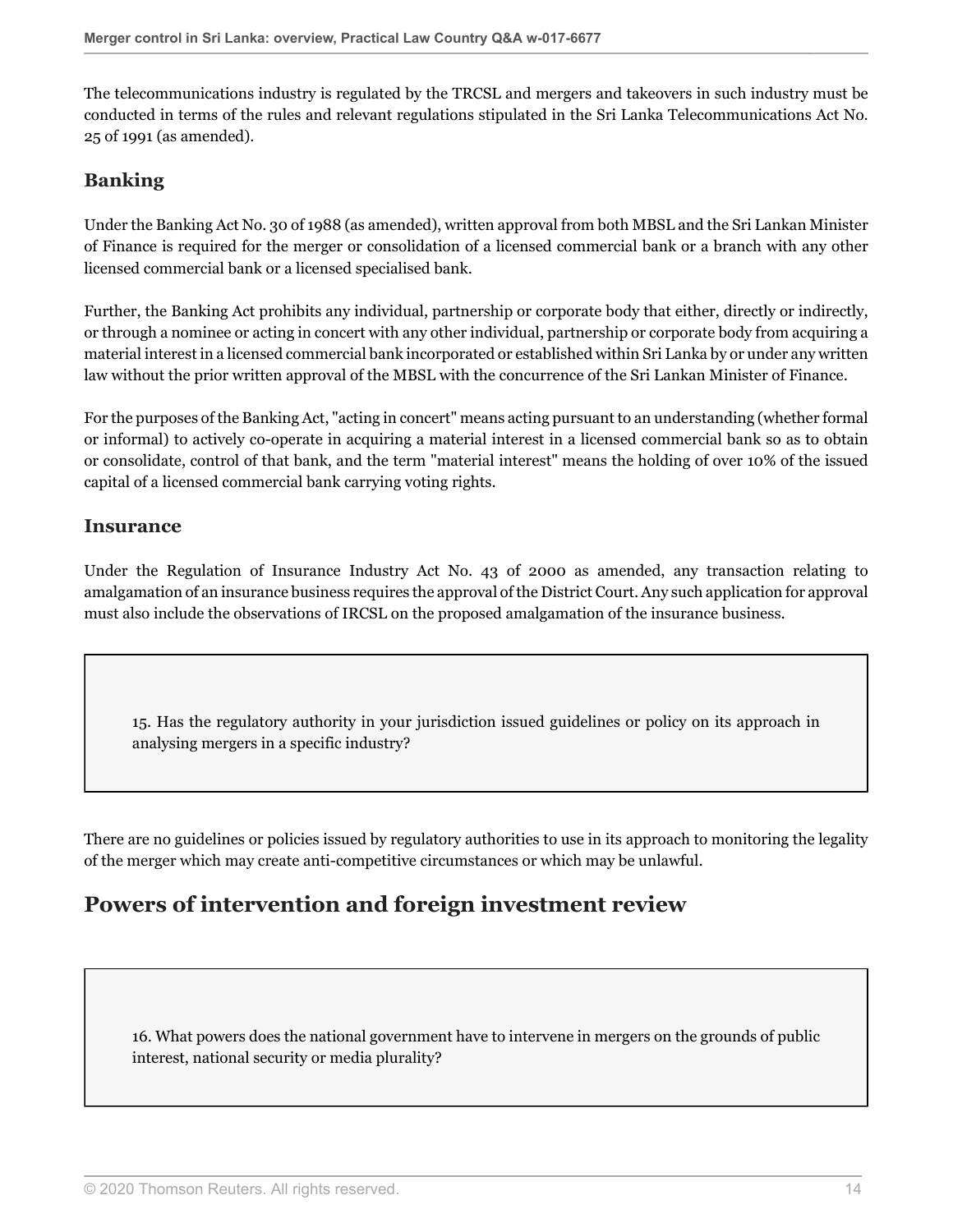#### See *[Question 14.](#page-11-0)*

When an anti-competitive practice due to a merger is being investigated by CAC, CAC is empowered to issue order to terminate such anti-competitive practice as directed or take such actions that CAC may consider necessary for the purpose of remedying or preventing the adverse effects of any anti-competitive practice if it is satisfied that an anticompetitive practice exists and that it operates against public interest.

In determining whether any anti-competitive practice operates, or is likely to operate, against public interest, the CAC will have special regard to the desirability of:

Maintaining and promoting effective competition between persons supplying goods and providing services.

Promoting the interests of consumers, purchasers and other users of goods and services in respect of the price and quality of such goods and services and the variety of goods supplied and services provided in Sri Lanka.

Promoting through competition the reduction of costs, the development and use of new techniques and products and facilitating the entry of new competitors into existing markets.

17. Are there any post-closing or foreign investment review filing requirements?

Companies set up with the approval of the BOI must obtain clearance from BOI in relation to any investment/merger or divestments, as per the provisions of their agreement with the BOI. There are no other filing requirements.

## **Joint ventures**

18. How are joint ventures analysed under competition law?

There is no legal definition of a joint venture in Sri Lanka.

Joint venture arrangements fall under the matters which require immediate disclosure to CSE under the Listing Rules (*see [Question 3](#page-2-2)*).

## **Inter-agency co-operation**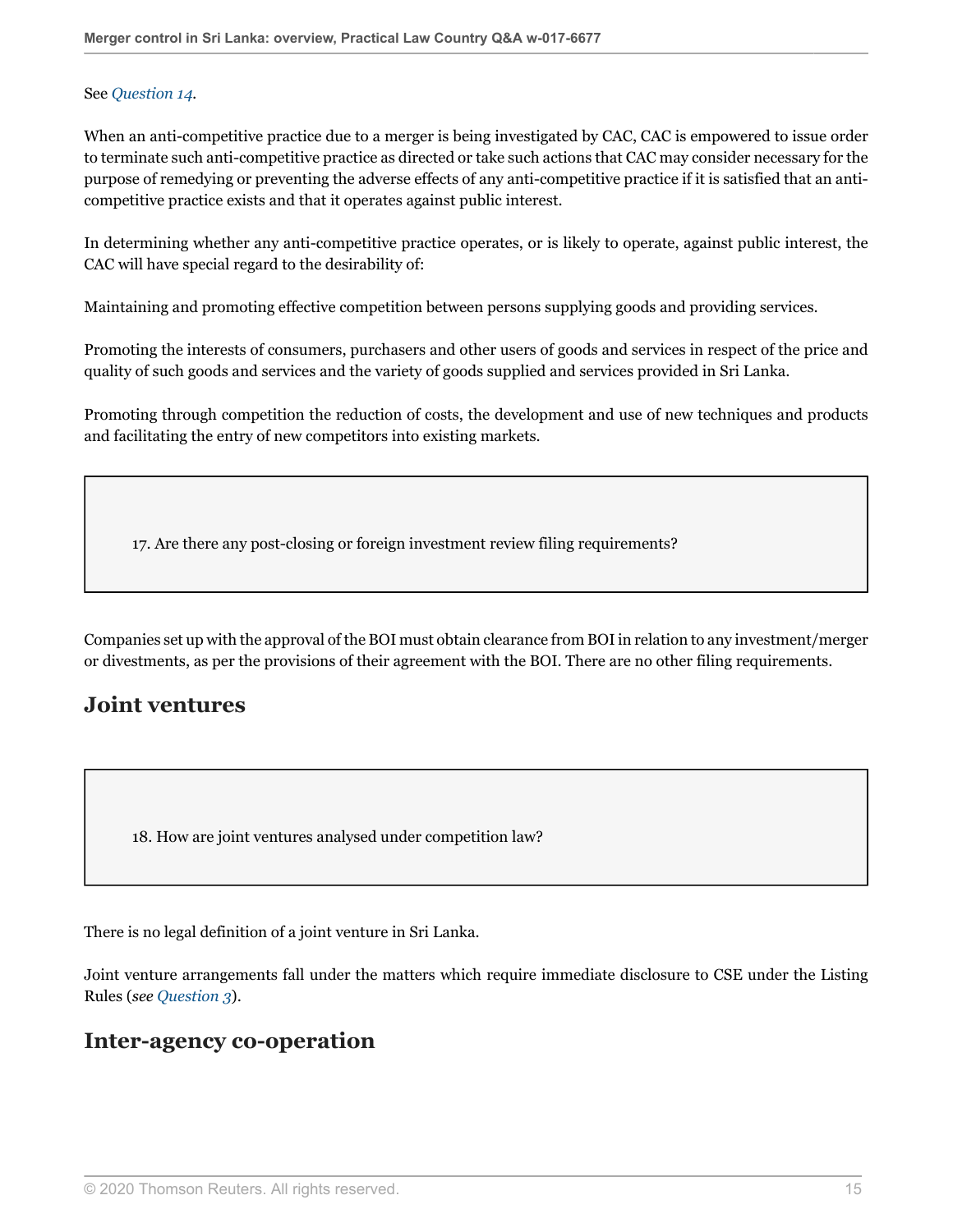19. Does the regulatory authority in your jurisdiction co-operate with regulatory authorities in other jurisdictions in relation to merger investigations? If so, what is the legal basis for and extent of cooperation (in particular, in relation to the exchange of information, remedies/settlements)?

There are no express provisions for co-operation with regulatory authorities in other jurisdictions.

## **Recent mergers, cases, trends and statistics**

20.What notable recent developments, trends or notable recent mergers or proposed mergers have been reviewed by the regulatory authority in your jurisdiction and why is it notable? Are there any statistics published on annual merger reviews conducted in the jurisdiction?

Information regarding the number of annual filings, clearances remedies are not publicly available. However, information regarding listed companies are publicly available and certain information maintained by ROC are accessible to the public on request.

Some notable recent mergers are as follows:

- LOLC Finance PLC merger with LOLC Micro Credit (March 2018).
- Richard Pieris Finance's amalgamation with Chilaw Finance (May 2017).
- LafargeHolcim merger (May 2015).
- Merchant Bank of Sri Lanka merger with MCSL Financial Services Limited and MBSL Savings Bank (January 2015).
- Hutchison Etisalat merger (May 2019).

# **Additional information and proposals for reform**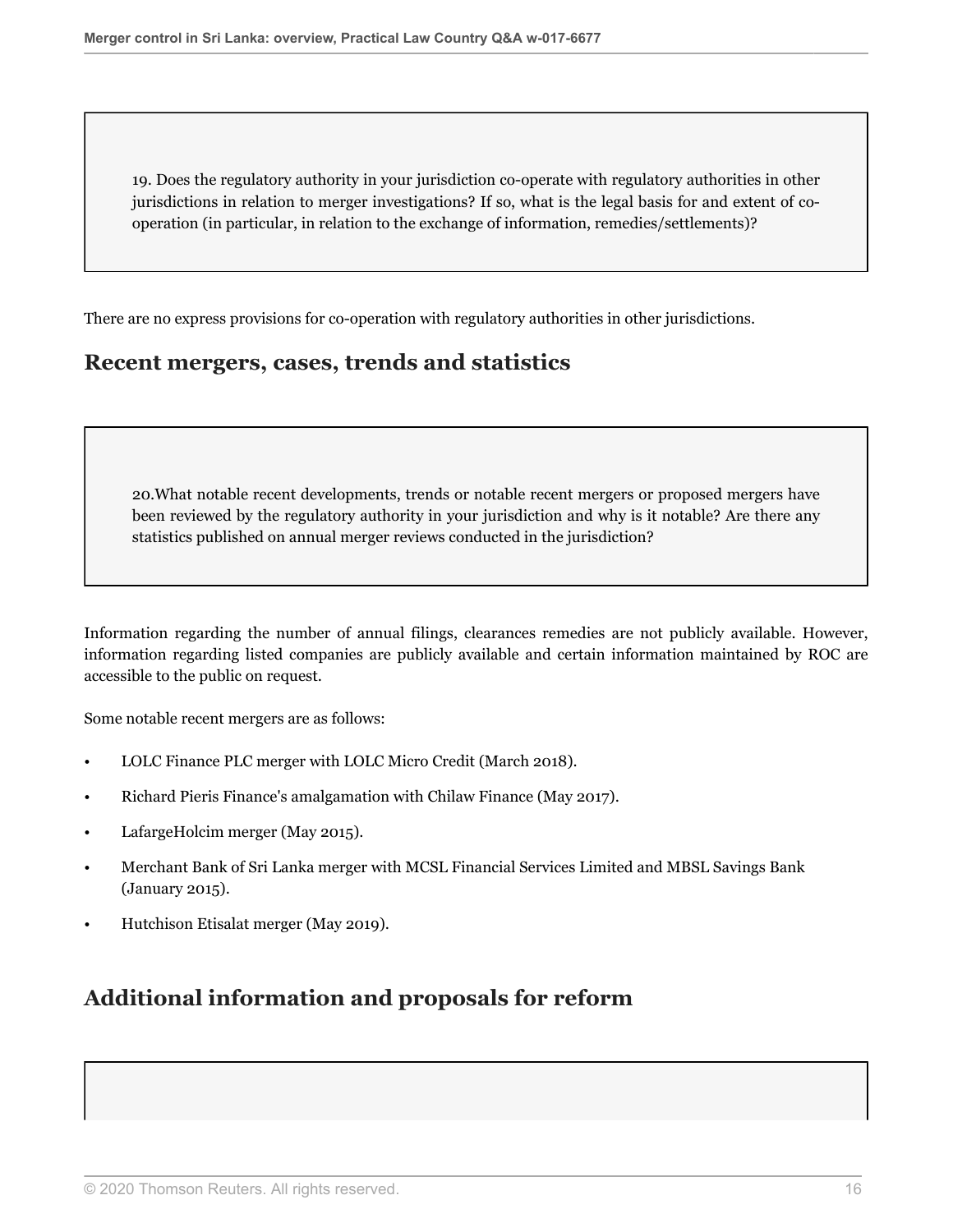21. Are there any proposals for reform concerning merger control?

The TOM Code is currently being reviewed and it has been proposed that the TOM Code be revised entirety and a new working draft is available. However, no timeline for completion has yet been announced. However, the new working draft of the new Code has not been updated since 2014.

**Contributor profiles**

#### **Savantha De Saram, Senior Partner**

**D.L. & F. De Saram T** +94 11 269 5782 **F** +94 11 269 5410 **E** *[savantha@desaram.com](mailto:savantha@desaram.com)* **W** *[www.desaram.com](http://www.desaram.com)*

**Professional and academic qualifications.** Attorney-at-Law of the Supreme Court of the Democratic Socialist Republic of Sri Lanka, 1999; Barrister England and Wales,1998, Lincoln's Inn; LLB (Hons) Holborn Law College London, 1997

**Areas of practice.** Corporate and commercial, project finance and infrastructure, securitisation, IT, admiralty, shipping and international trade.

#### **Aloka Nandasena, Partner**

**D.L. & F. De Saram T** +94 11 269 5782 **F** +94 11 269 5410 **E** *[aloka@desaram.com](mailto:aloka@desaram.com)* **W** *[www.desaram.com](http://www.desaram.com)*

**Professional and academic qualifications.** Attorney-at-Law of the Supreme Court of the Democratic Socialist Republic of Sri Lanka, 2008; LLM, University of Colombo, 2013, LLB (Hons) University of London, 2005

**Areas of practice.** Corporate and commercial law; banking and finance; project finance; infrastructure.

### **Inshira Hanifa, Senior Associate**